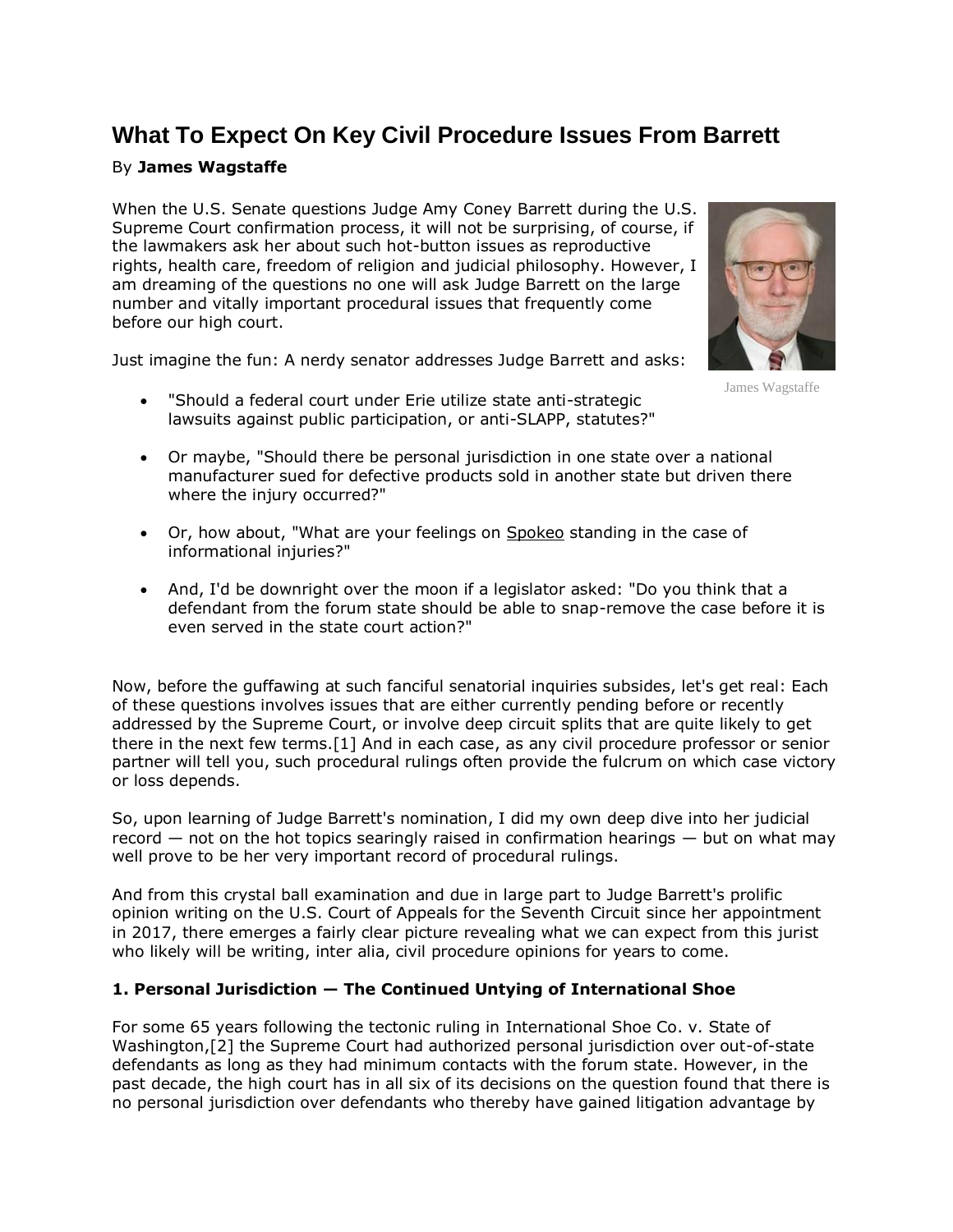thwarting the plaintiff's chosen forum.[3]

Like her mentor Justice Antonin Scalia, Judge Barrett has followed suit in taking a restrictive view of the sovereign power of state and federal courts to issue coercive judgments against out-of-state defendants. In the six opinions on which Judge Barrett has been on panels addressing personal jurisdiction, in five the court has ruled that the defendant's motion to dismiss was or should have been properly granted.

In fact, a fuller examination of Judge Barrett's personal jurisdiction cases, including in the two major cases where she authored the ruling, the court has taken the more businessfriendly approach that defendants can be haled into out-of-state courts — and federal districts  $-$  only if they "expressly targeted" activities directly at that state and in a substantial way.

Specifically, Judge Barrett regularly cites Walden v. Fiore, where the Supreme Court, in an opinion authored by Justice Clarence Thomas, held that it is the contacts of the defendant not the plaintiff — that determine the existence of personal jurisdiction.

For example, in [Lexington Insurance Co.](https://www.law360.com/companies/lexington-insurance-co) v. Hotai Insurance Co. Ltd.,[4] Judge Barrett, writing for the court, held there was no personal jurisdiction in Wisconsin over two Taiwanese insurers despite the fact that they provided additional insurance under their worldwide policies to a Wisconsin bicycle manufacturer.

When the American insurer sought indemnity for a products liability payout in Texas-based litigation on behalf of the Wisconsin insured, Judge Barrett found no jurisdiction over the Taiwanese companies since they did not target Wisconsin in particular. Citing Walden, Judge Barrett reasoned that "it is a defendant's contacts with the forum state, not with the plaintiff, that count."[5]

In rejecting jurisdiction  $-$  fully consistent with the Supreme Court's recent jurisprudence  $-$ Judge Barrett emphasized that collateral benefits from the forum state are not enough. Her prose, as typical across the full range of her opinions, was Scalia-like persuasive:

If a parent bets her fifth grader fifty dollars that it will rain in every single state during the month of June, she hasn't "done business" in all fifty states even though her profit will increase or decrease based on what happens in each — and even though her risk and potential profit would have been less if she had limited the territory to twenty-five states.[6]

Similarly, in J.S.T. Corp. v. [Foxconn Interconnect,](https://www.law360.com/companies/foxconn)[7] Judge Barrett, on behalf of the court, provided out-of-state defendants protection from jurisdiction despite causing an eventual economic effect in the forum. There, the plaintiff, from Illinois, confidentially provided electrical adapter design specifications to an engineering company that then sold them to General Motors for use in some of its cars.

The engineering company then gave designs to some of the plaintiff's competitors who proceeded to manufacture knockoffs for eventual sales in Texas and to G.M. to be incorporated into cars sold nationwide, including in Illinois. The Barrett opinion found no jurisdiction in Illinois rejecting a "stream of commerce" analysis in a trade secrets case and finding the defendants' connection to Illinois too attenuated.[8]

So, Judge Barrett's rulings in this procedural area, consistent with the clear trend in the Supreme Court, have generally protected out-of-state defendants from having to answer for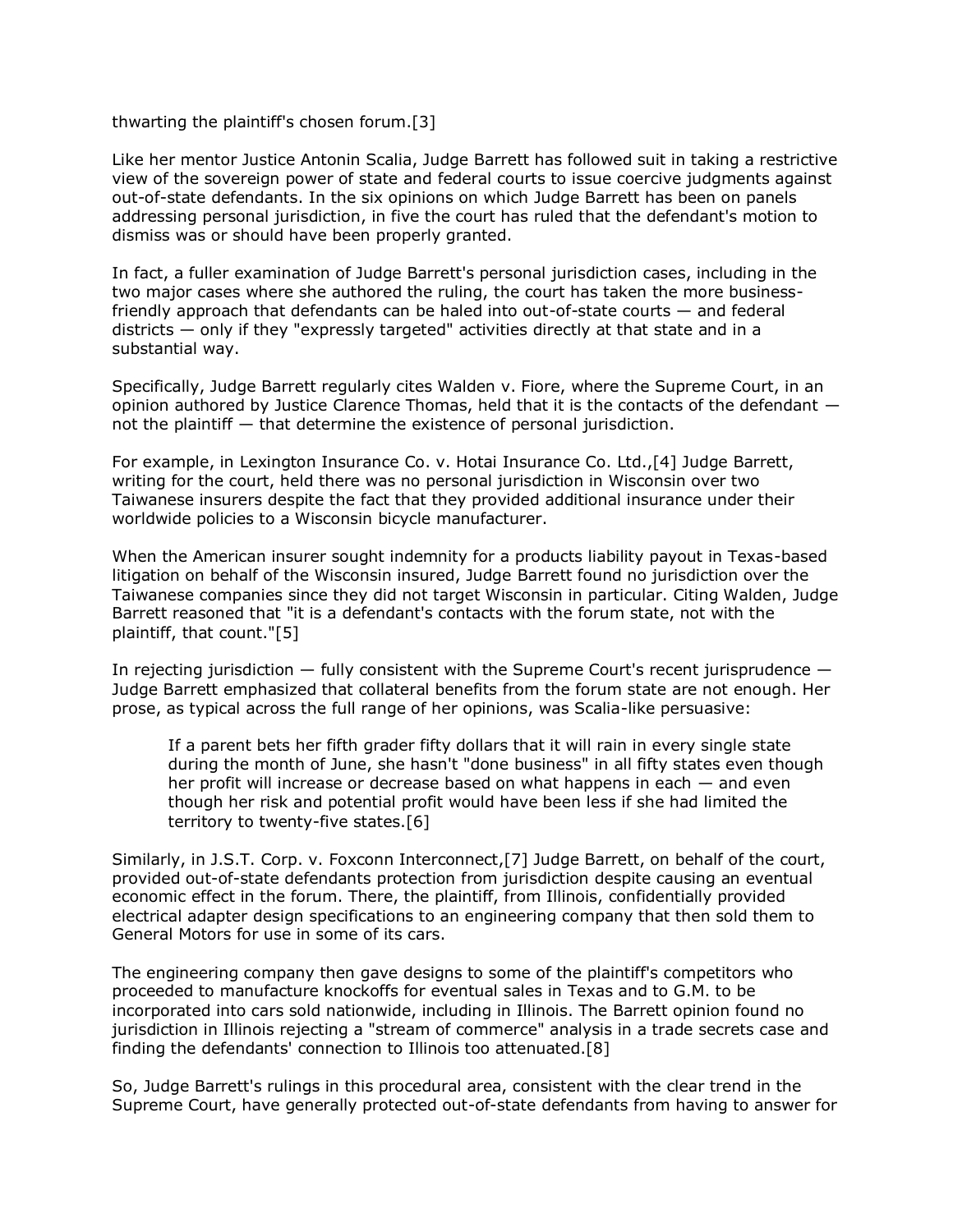lawsuits simply because the injured plaintiff happens to live in the forum.[9] However, when there has been a showing of a direct targeting of the state, including online exploitation of the local market, Judge Barrett has not hesitated to join in opinions upholding jurisdiction.<sup>[10]</sup>

# **2. Standing — The Spokeo Revolution**

When it comes to federal courts placing jurisdictional limits on the cases that can come before them, it would be hard to find a more revolutionary decision than the Supreme Court's 2016 decision in Spokeo Inc. v. Robins.[11]

For in that case, the high court ruled that if a party alleges bare procedural statutory credit reporting violations but has suffered no concrete and particular injury, there is no standing. So, what might previously have seemed like a simple absence of proof of damages is now treated as a lack of Article III standing stripping the court of subject matter jurisdiction.[12]

In the deep dive into Judge Barrett's body of Seventh Circuit work, we again find a good number of decisions that give us insight into her approach to such issues when serving on the high court. In fact and indicative of her commitment to principles of judicial restraint, she has written that the "doctrine of standing imposes a non-negotiable limit on the power of a federal court."[13]

There is no shortage of crystal ball material from Judge Barrett for predicting her approach to the Spokeo principle. In Casillas v. Madison Avenue Associates Inc., in holding there was no standing in a Fair Debt Collection Practices Act class action simply because the defendant creditor sent a dunning letter that neglected to include a statutory notice, Judge Barrett wrote for the court: "The bottom line of our opinion can be succinctly stated: no harm, no foul."[14]

Citing Spokeo, the opinion reasoned that "a bare procedural violation, divorced from any concrete harm," cannot satisfy the injury-in-fact requirement of Article III."[15]

The Barrett source material on standing also discloses a general inclination to embrace the Spokeo juggernaut in the spirit of judges who take a controlled view of the role of courts in our country. In this regard, Judge Barrett has authored recent standing opinions holding:

- A blind plaintiff in an Americans with Disabilities Act case, Carello v. Aurora Policemen Credit Union, suing a credit union for not having a text-aloud reader lacked standing since he was ineligible for membership.[16]
- The plaintiffs in Protect Our Parks Inc. v. Chicago Park District, seeking to halt construction of the Obama Presidential Center in Chicago's Jackson Park on grounds that site selection violated Illinois' public trust doctrine and caused generalized injury to the environment, lack standing to sue in federal court (even if they could in state court) as their injury was no different than all residents of Chicago for Article III purposes.[17]
- A political party lacked standing in Democratic Party of Wisconsin v. Vos to challenge state legislation that stripped the incoming governor and attorney general of various powers since there was no deprivation of any voting rights.[18]

The body of Judge Barrett's judicial writings tells us, therefore, that most likely she will take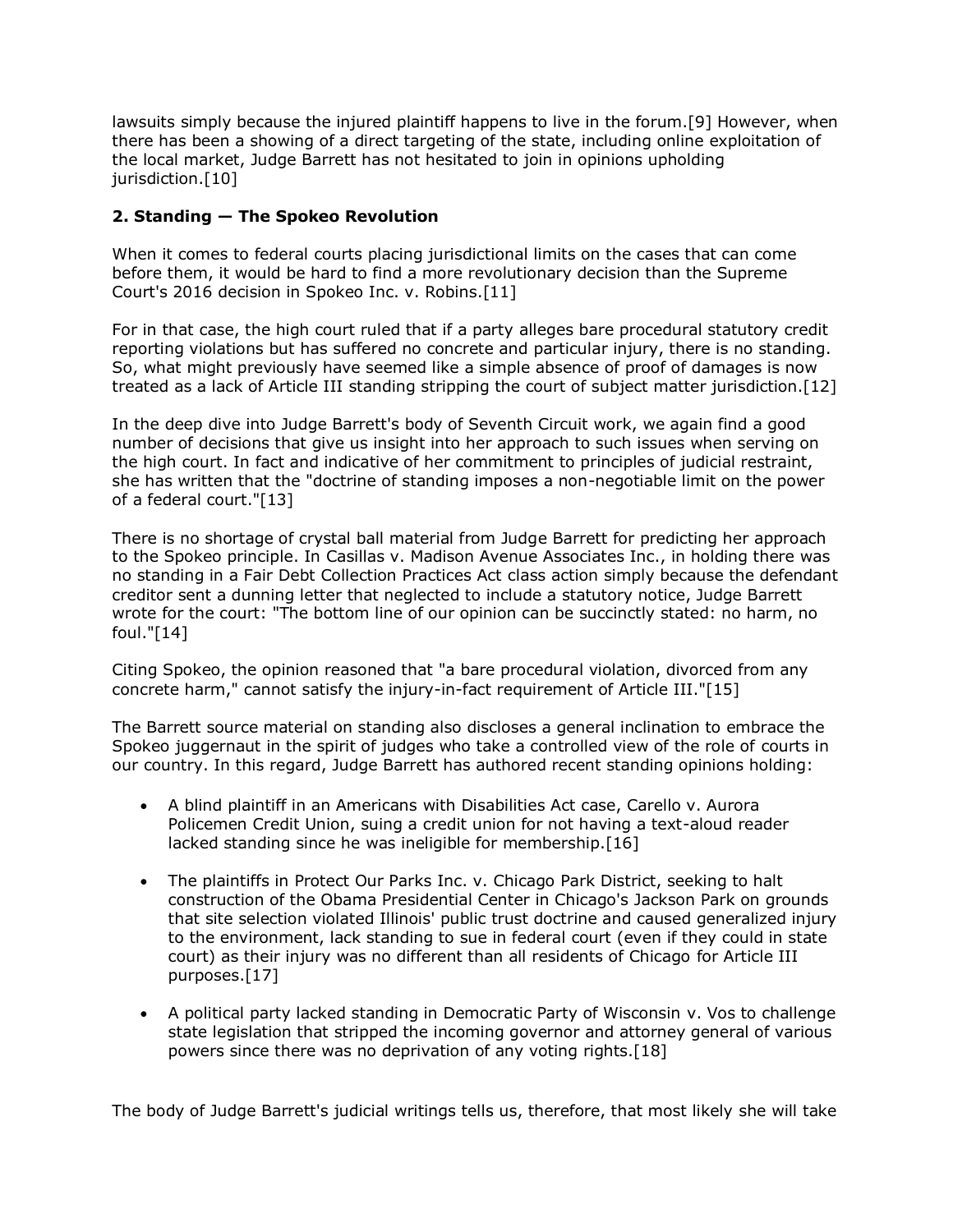the restrained approach and rule that mere procedural injuries under consumer protection statutes, vague environmental claims and taxpayer-type suits present insufficiently concrete injuries to confer Article III standing.

However, Judge Barrett in no way comes across as dogmatic in this regard; if, for example, the denial of information to a plaintiff results in a specific injury she has joined her colleagues in finding standing.[19] Similarly, if the facts show that the alleged injury is real rather than abstract, she has been willing to let the case go forward in federal court.[20]

#### **3. Limited Federal Jurisdiction and the Erie Brave New Railroad**

It was no one less than Justice Louis Brandeis who said that "the most important thing federal judges do is not doing." Clearly based on her judicial writings, Judge Barrett could not agree more with this sentiment extolling the virtues of federal courts as ones of limited jurisdiction.

In Webb v. [Financial Industry Regulatory Authority,](https://www.law360.com/companies/financial-industry-regulatory-authority-inc) Judge Barrett authored the court's opinion that sua sponte identified jurisdictional defects on appeal though neither side had raised such a challenge and both sides were willing to concede that jurisdiction was proper.[21] There, [U.S. District Court for the Northern District of Illinois](https://www.law360.com/agencies/u-s-district-court-for-the-northern-district-of-illinois) was reviewing a FINRA arbitration result as well as an added claim that FINRA itself had acted inappropriately.

The Seventh Circuit opinion held (1) the supposed damages of a \$1,600 arbitration filing fee and legally unrecoverable attorney fees were insufficient to support diversity, and (2) there could be no federal question jurisdiction because the alleged violation of the FINRA procedural rule did not arise under federal law.[22]

And when it comes to civil procedure and judicial power there is nothing quite so heady and arcane as the tectonic rule enunciated in 1938 by the Supreme Court decision in Erie Railroad Co. v. Tompkins.[23] And as to this rule of federalism that mandates application of state substantive law in diversity actions, Judge Barrett joined a panel opinion affectionately stating that appeals with such issues raise "arguments that  $\ldots$  spark excitement  $-$  or fear  $$ in the heart of a civil procedure student."[24]

In Cooke v. [Jackson National Life Insurance Co.](https://www.law360.com/companies/jackson-national-life-insurance-co),[25] Judge Barrett joined U.S. Circuit Judge Frank Easterbrook of the Seventh Circuit in holding that even in a diversity suit, a court is to evaluate an award of sanctions for unreasonable litigation activities under federal law, not an Illinois statute that would allow the shifting of fees in such a situation.

The panel opinion added that

federal, not state, rules apply to procedural matters — such as what ought to be attached to pleadings — in all federal suits, whether they arise under federal or state law. ... Federal rules and doctrines provide ample means to penalize unreasonable or vexatious conduct in federal litigation. The district court's decision to rely on state rather than federal law was a mistake.

Thus, while Judge Barrett, much akin to federal judges across the country, jealously guards the jurisdiction of federal courts, she appears to be amenable to utilizing the federal procedural rules per Erie when it comes to the processing of actions and sanctions. This could be vitally important when, as is likely, the Supreme Court tackles the current circuit splits on whether state tort reform statutes will be applied to diversity actions in federal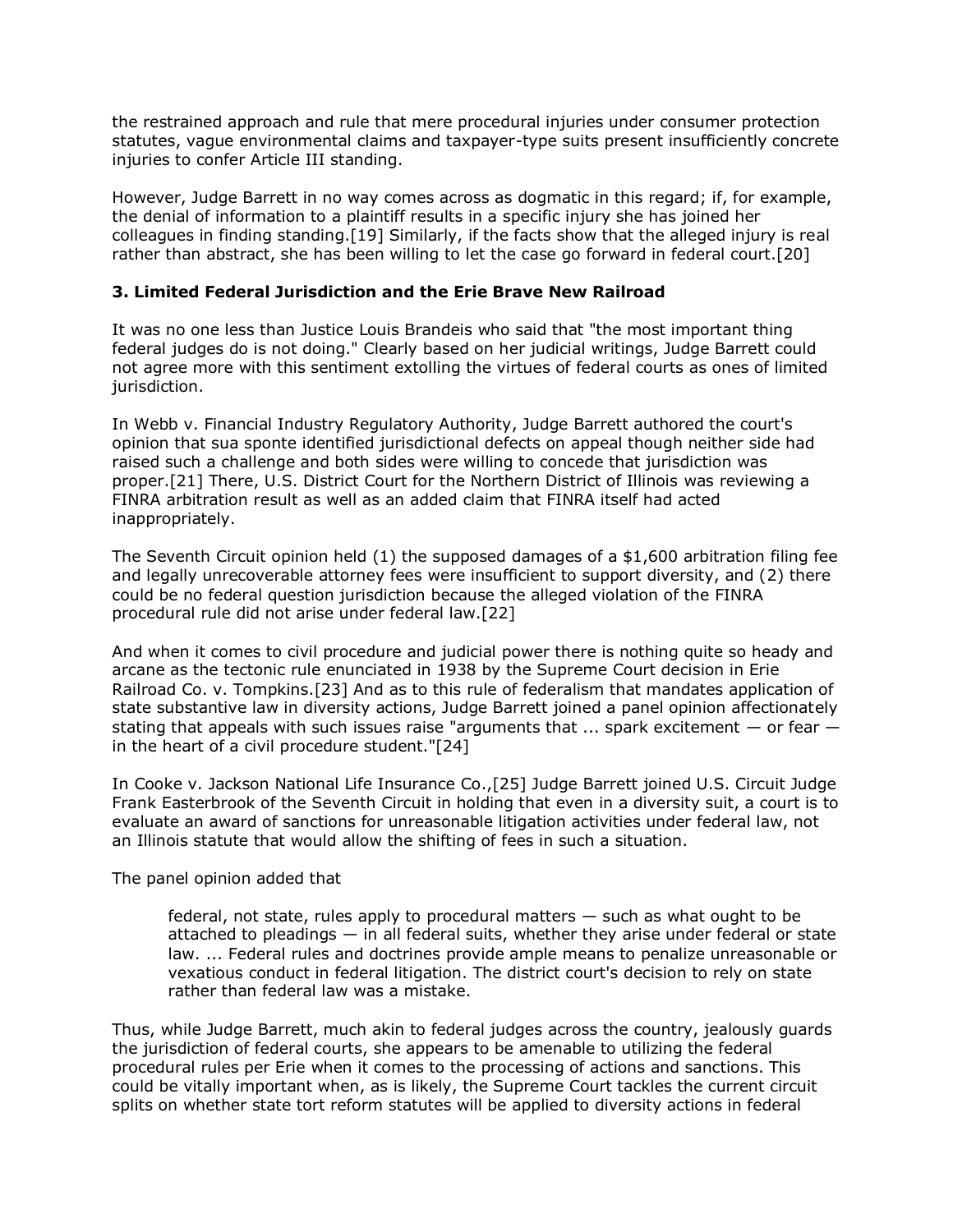court.[26]

# **4. Other Procedural Images From the Judge Barrett Crystal Ball**

There is no small number of thoughtful Judge Barrett decisions on jurisdictional and procedural issues that provide an insight into her judicial philosophy and future role on the Supreme Court. These include the following decisions of note from Judge Barrett or her panel:

- Removal Jurisdiction: A removing defendant is not required to submit evidence to support its notice of removal, but rather must submit only a "short and plain" statement of the grounds of removal.[27]
- Complete Preemption/Grable: Removal under the "embedded federal question" theory of Grable & Sons Metal Products Inc. v. Darue Engineering and Manufacturing was proper as to an artfully pled state law claim for the alleged backdating of a new collective bargaining agreement.[28]
- Supplemental Jurisdiction: A circuit court has supplemental jurisdiction over disputes between attorneys and clients concerning costs and fees for representation in matters pending before a district court.[29]
- Exhaustion of Remedies: In a Federal Tort Claims Act case, a plaintiff must first exhaust her administrative remedies by presenting her claim to the appropriate federal agency, which means, among other things, that she must demand a sum certain from the agency.[30]
- Procedural Time Limits: The 10-day time limit to petition an appellate court for an interlocutory appeal under Title 28 of the U.S. Code, Section 1292(b), is jurisdictional and federal courts have no authority to read equitable exceptions into fixed filing deadlines.[31]
- Arbitrability: Whether class or collective arbitration is available is a threshold, gateway question as to arbitrability and therefore is to be determined by the court, not the arbitrator, unless, of course, the parties clearly and unmistakably delegated the question to the arbitrator for determination.[32]

All in all, the breadth of Judge Barrett's civil procedure and litigation portfolio is quite impressive, particularly given her relatively short tenure with the Seventh Circuit. And in assessing the judicial philosophy of this nominee, one best return to where we and she started, i.e., understanding the circumscribed yet scholarly role of judge as her mentor Justice Scalia would have it played.

Or, in the words of the poet T.S. Eliot: "We shall not cease from exploration, and the end of all our exploring will be to arrive where we started and know the place for the first time."

*[James M. Wagstaffe](https://wvbrlaw.com/team_member/james-m-wagstaffe/) is managing partner and co-founder of Wagstaffe von Loewenfeldt Busch & Radwick LLP, and the author of "The Wagstaffe Group Practice Guide: Federal Civil Procedure Before Trial," published by [LexisNexis.](https://www.law360.com/companies/lexisnexis-group)*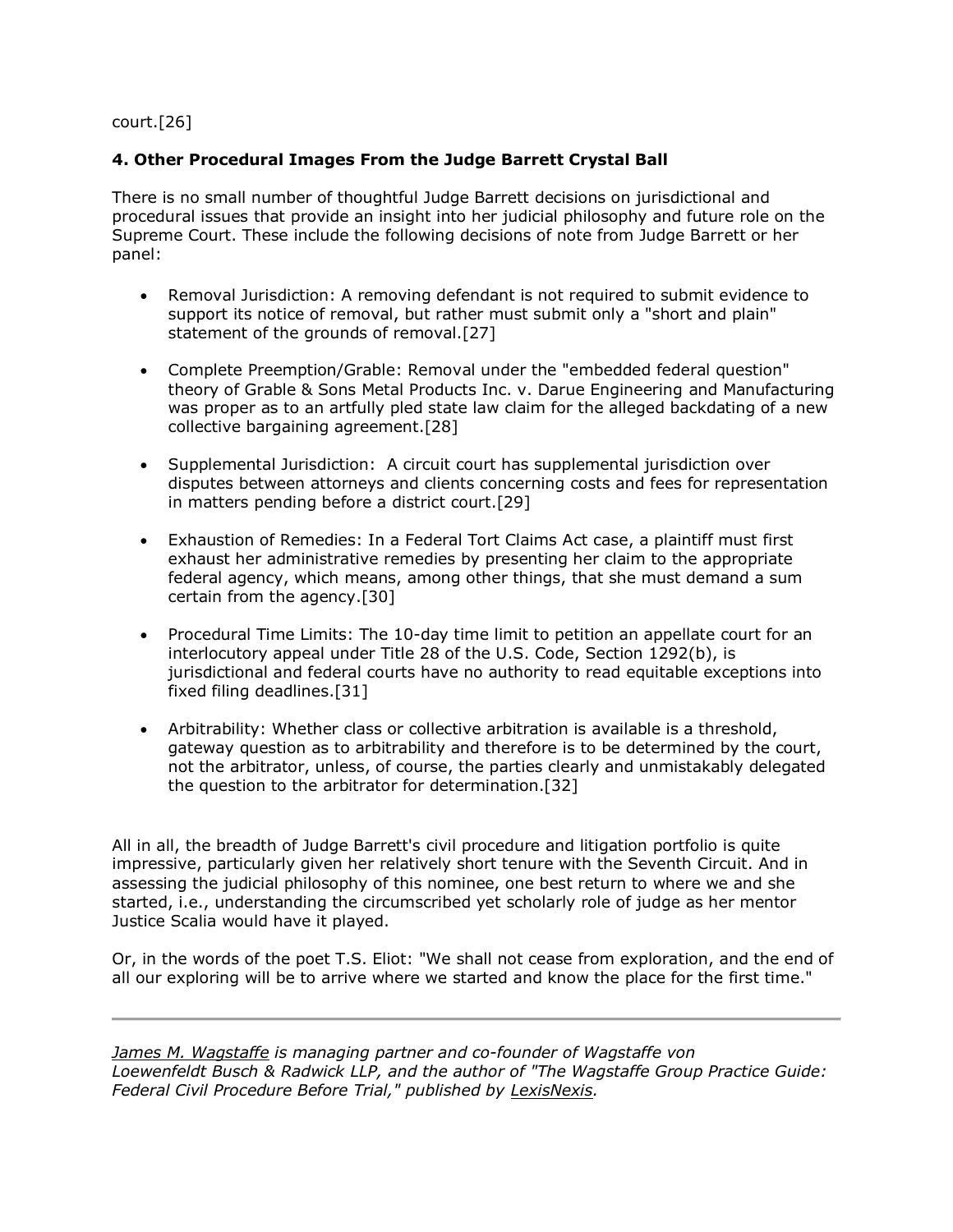*This article is also available from [Practical Guidance,](https://www.lexisnexis.com/en-us/products/practical-guidance.page) a comprehensive practice resource that includes practice notes, checklists, and model annotated forms drafted by experienced attorneys to help lawyers effectively and efficiently complete their daily tasks. For more information on Practical Guidance or to sign up for a free trial, please [click here.](https://www.lexisnexis.com/en-us/products/practical-guidance.page)*

#### *Law360 is owned by LexisNexis Legal & Professional, a [RELX Group](https://www.law360.com/companies/relx-plc) company.*

*The opinions expressed are those of the author(s) and do not necessarily reflect the views of the firm, its clients, or Portfolio Media Inc., or any of its or their respective affiliates. This article is for general information purposes and is not intended to be and should not be taken as legal advice.*

[1] See, e.g., [Ford Motor Co.](https://www.law360.com/companies/ford-motor-co) v. Montana Eighth Judicial District Ct., cert. granted, No. 19- 368 (Supreme Court oral argument October 7, 2020) — question whether there is personal jurisdiction over Michigan-based national automobile manufacturer for car sold in Washington and driven to forum state of Montana; Thole v. [U.S. Bank NA,](https://www.law360.com/companies/u-s-bancorp) 140 S.Ct. 1615 (2020) — no Spokeo standing under ERISA for mismanagement of defined-benefit plan since plaintiffs' payments unaffected by alleged wrongdoing; see also The Wagstaffe Group Prac. Guide: Fed. Civ. Pro. Before Trial (LexisNexis 2020) § 3-V[B][3][b] — Erie anti-SLAPP circuit split;  $\S 8-VI[El[4]$  — snap removal circuit split.

[2] International Shoe Co. v. State of Washington, 326 U.S. 310 (1945).

[3] See J. Wagstaffe, Supreme Court's Stealth Revolution in Civil Procedure (Law360 July 2, 2019).

[4] 938 F.3d 874 (7th Cir. 2019).

[5] Id. at 880.

[6] Id. at 881; see also id. at 884 n.  $7 -$  only counting the contacts that "directly arise out of the specific contacts between the defendant and the forum state" (not found there as the plaintiff sought indemnity for defense and settlement costs in a Texas lawsuit involving a Texas accident  $-$  albeit as caused by the insured which was located in the forum state, Wisconsin).

[7] 956 F.3d 571 (7th Cir. 2020).

[8] Id. at 576; see also [Ariel Investments LLC](https://www.law360.com/companies/ariel-investments-llc) v. Ariel Capital [Advisors LLC,](https://www.law360.com/firms/advisors-llc) 881 F.3d 520 (7th Cir. 2018) (joining Judge Easterbrook's 3-0 opinion) — holding no jurisdiction over a Florida-based defendant when it allegedly infringed the trademark of the Illinois-based plaintiff by using its business name outside the forum.

[9] See, e.g., Peters v. Sloan, 762 Fed. Appx. 344 (7th Cir. 2019)—no personal jurisdiction over California-based bank executive for alleged misconduct affecting out-of-state plaintiff; Jenkins v. Burkey,744 Fed. Appx. 955 (7th Cir. 2018) — no jurisdiction over outof-state attorney for settlement activities in forum-based case since "specific jurisdiction is confined to the adjudication of issues deriving from the very controversy that establishes jurisdiction."

[10] See, e.g., Curry v. Revolution Laboratories, 949 F.3d 385 (7th Cir. 2020) — court upholds jurisdiction when out-of-state defendant sold \$1.6 million of forum-based plaintiff's trademark infringing product over the internet to customers in that state and as part of a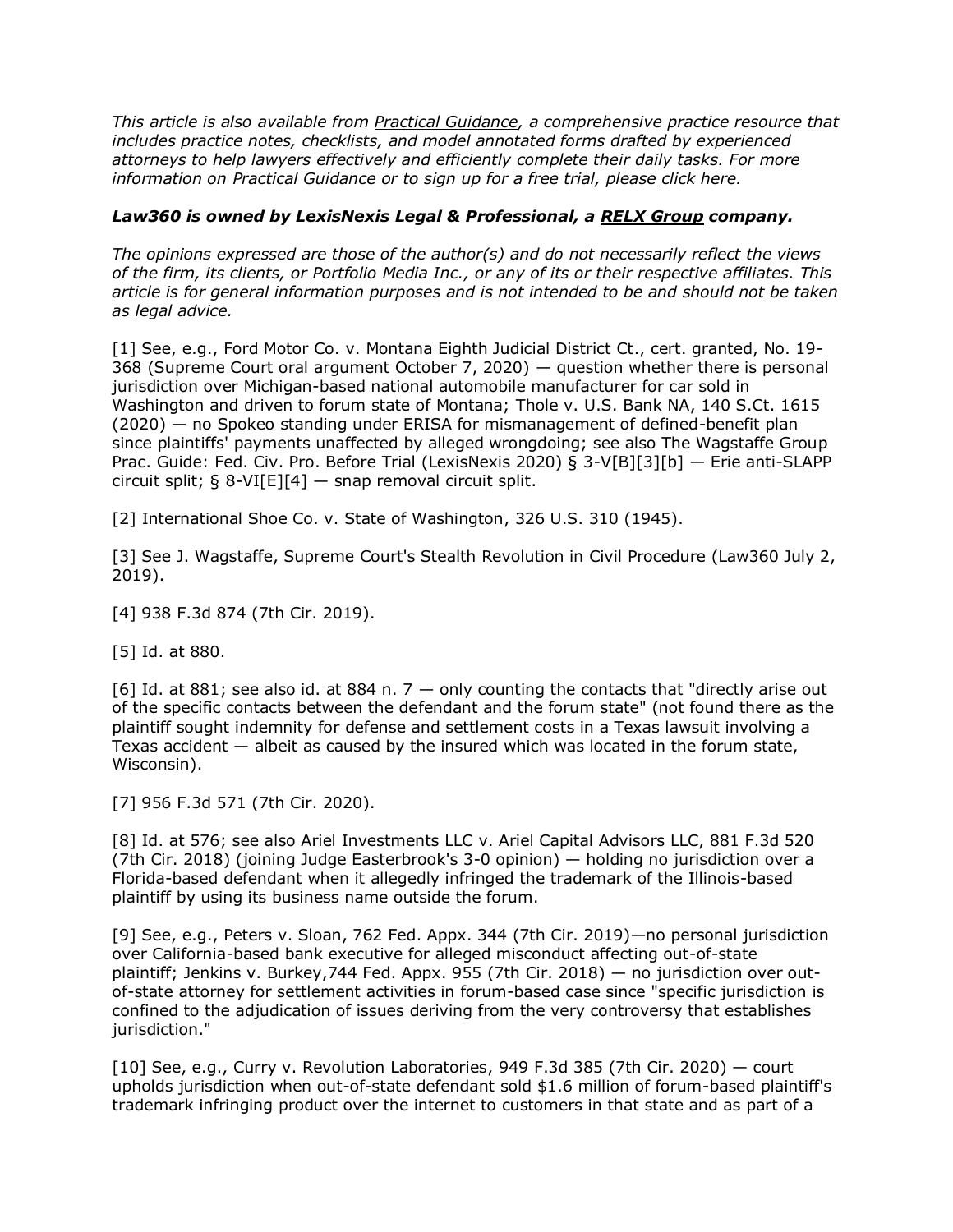nationwide marketing effort; see also Mussat v. [IQVIA Inc.](https://www.law360.com/companies/iqvia-holdings-inc), 953 F.3d 441 (7th Cir. 2020) — [Bristol-Myers](https://www.law360.com/companies/bristol-myers-squibb-co) jurisdictional principle does not apply to unnamed members of a class action in federal court.

[11] 136 S.Ct. 1540 (2016); see also J. Wagstaffe, Five Essential Tip for Surviving the Supreme Court's Tectonic Changes to the Meaning of "Jurisdiction" and the Spokeo Standing Earthquake (LexisNexis Apriil 2019).

[12] Id. at 1547-1548.

[13] Carello v. Aurora Policemen Credit Union, 930 F.3d 830, 833 (7th Cir. 2019).

[14] 926 F.3d 329, 331 (7th Cir. 2019).

[15] Id. at 332; see also Tsau v. United States of America, 805 Fed. Appx. 434 (2020) (Barrett,  $J.$ ) — plaintiff challenging the government's funding of the teaching of religion as affecting his own theories lacks standing because he did not suffer an injury that affects him in a personal and individual way.

[16] Carello v. Aurora Policemen Credit Union, 930 F.3d 830 (7th Cir. 2019) — no "informational" standing as this is a case about access to accommodations not one to information under governing public record disclosure statutes.

[17] Protect Our Parks Inc. v. Chicago Park District, 971 F.3d 722 (7th Cir. 2020) — "For Article III purposes, the plaintiffs are nothing more than 'concerned bystanders," and concerned bystanders are not entitled to press their claims in federal court;" see also Shakman v. Clerk of the Circuit Ct. of Cook County, 969 F.3d 810 (7th Cir. 2020)  $$ holding that bystanders (union affected by ruling but not intervening in court enforcement of consent decree) had no standing to appeal.

[18] Democratic Party of Wisconsin v. Vos, 966 F.3d 581 (7th Cir. 2020) (Wood, J.).

[19] Robertson v. [Allied Solutions LLC,](https://www.law360.com/companies/allied-solutions-llc) 902 F.3d 690, 697 (7th Cir. 2018) — informational injury provides standing when plaintiff claimed denial of information required under statute would have provided a specific advantage, i.e., rescission of job offer without furnishing plaintiff copy of required background check report deprived opportunity to review and present her side of the story.

[20] For example, in Gadelhak v. AT&T Services Inc., 950 F.3d 458 and after engagingly noting that the wording of the TCPA statute "is enough to make a grammarian thrown down her pen," Judge Barrett wrote that receiving unwanted text messages can constitute a concrete injury-in-fact for Article III purposes) under the statute. Id. at 460.

[21] 889 F.3d 853 (7th Cir. 2018).

[22] Id. at 856; see also Collier v. SP Plus Corp., 889 F.3d 894 (7th Cir. 2018) (Barrett, J. as part of per curiam panel decision)  $-$  if plaintiff lacks standing and defendant removes case to federal court, remand must occur for lack of jurisdiction.

[23] Erie R. Co. v. Tompkins, 304 U.S. 64 (1938); see also J. Wagstaffe, Erie Railroad Rule on Brave New Track (LexisNexis March 2019).

[24] Boogard v. Nat'l Hockey League, 891 F.3d 289, 290 (7th Cir. 2018).